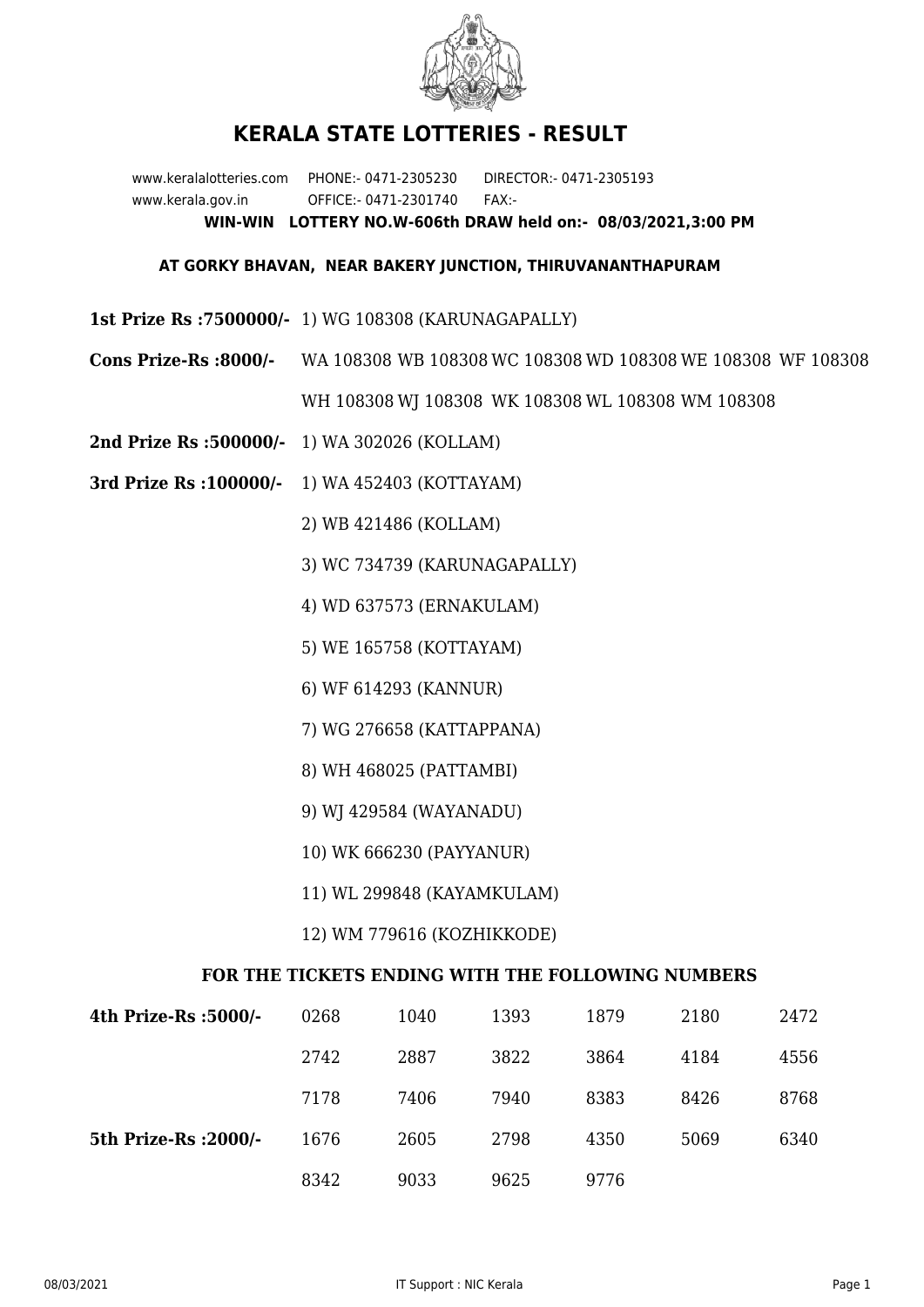| 6th Prize-Rs : 1000/- | 0099 | 2637 | 2666 | 2810 | 4035 | 5101 |
|-----------------------|------|------|------|------|------|------|
|                       | 6079 | 7057 | 8484 | 8623 | 8846 | 9013 |
| 7th Prize-Rs :500/-   | 0022 | 0493 | 0494 | 0530 | 0692 | 0827 |
|                       | 1224 | 1428 | 1460 | 1469 | 1751 | 1863 |
|                       | 1924 | 1985 | 2248 | 2296 | 2316 | 2334 |
|                       | 2524 | 2819 | 3101 | 3162 | 3251 | 3313 |
|                       | 3333 | 3377 | 3636 | 3997 | 4054 | 4116 |
|                       | 4264 | 4444 | 4452 | 4486 | 4544 | 4590 |
|                       | 4960 | 4992 | 5009 | 5130 | 5359 | 5367 |
|                       | 5999 | 6031 | 6211 | 6221 | 6305 | 6345 |
|                       | 6381 | 6383 | 6480 | 6682 | 6700 | 6743 |
|                       | 6805 | 7079 | 7083 | 7139 | 7355 | 7560 |
|                       | 7657 | 7705 | 7778 | 7790 | 8062 | 8179 |
|                       | 8628 | 8704 | 8717 | 8958 | 9054 | 9371 |
|                       | 9383 | 9389 | 9725 | 9761 | 9824 | 9932 |
| 8th Prize-Rs : 100/-  | 0103 | 0360 | 0412 | 0426 | 0529 | 0588 |
|                       | 0606 | 0801 | 0812 | 0900 | 0940 | 0995 |
|                       | 1243 | 1407 | 1554 | 1594 | 1664 | 1685 |
|                       | 1699 | 1723 | 1861 | 2055 | 2303 | 2350 |
|                       | 2374 | 2431 | 2432 | 2502 | 2542 | 2638 |
|                       | 2639 | 2916 | 3073 | 3168 | 3289 | 3291 |
|                       | 3323 | 3417 | 3683 | 3701 | 3749 | 3799 |
|                       | 3956 | 3965 | 3987 | 4115 | 4153 | 4233 |
|                       | 4374 | 4469 | 4491 | 4619 | 4677 | 4900 |
|                       | 5035 | 5237 | 5296 | 5309 | 5313 | 5350 |
|                       | 5353 | 5355 | 5379 | 5438 | 5451 | 5559 |
|                       | 5636 | 5684 | 5720 | 5785 | 5813 | 5842 |
|                       | 5903 | 6010 | 6034 | 6065 | 6312 | 6354 |
|                       | 6402 | 6773 | 7289 | 7353 | 7363 | 7551 |